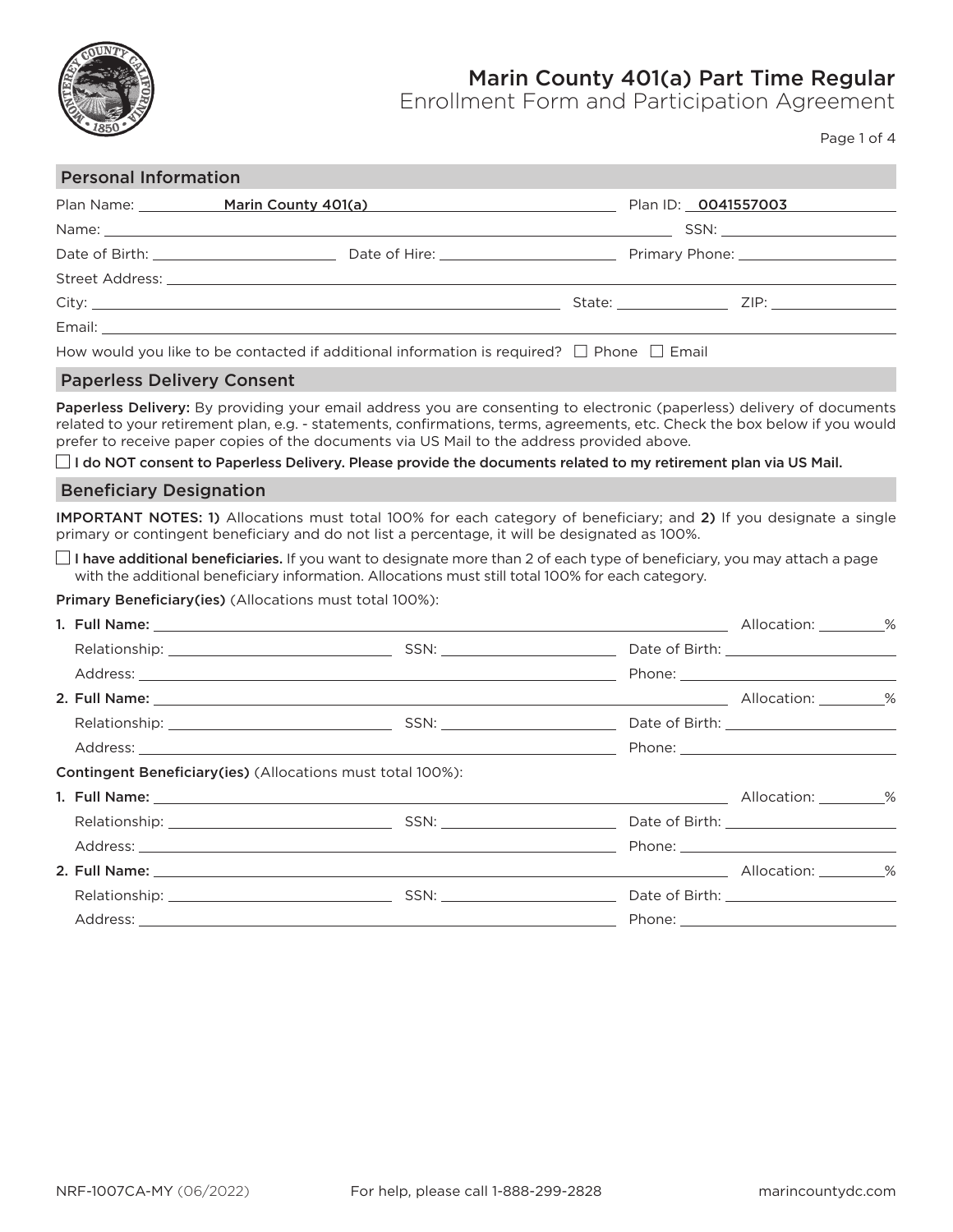## Funding Options

| <b>Asset Allocation</b>                                                                  | Small/Mid Cap                                                                                                                                                                                                                                                                                                                                                                                                                                                                                                                                               |  |
|------------------------------------------------------------------------------------------|-------------------------------------------------------------------------------------------------------------------------------------------------------------------------------------------------------------------------------------------------------------------------------------------------------------------------------------------------------------------------------------------------------------------------------------------------------------------------------------------------------------------------------------------------------------|--|
| % Vanguard Target Retirement Income Investor                                             | % Schroder US Small and Mid Cap Equity Trust - Class 3                                                                                                                                                                                                                                                                                                                                                                                                                                                                                                      |  |
| % Vanguard Target Retirement 2015 Investor                                               | % Vanguard Extended Market Index Instl                                                                                                                                                                                                                                                                                                                                                                                                                                                                                                                      |  |
| % Vanguard Target Retirement 2020 Investor<br>% Vanguard Target Retirement 2025 Investor | Large Cap<br>% T. Rowe Price US Euity Research Fund I<br>% Vanguard Institutional Index<br><b>Balanced</b>                                                                                                                                                                                                                                                                                                                                                                                                                                                  |  |
| % Vanguard Target Retirement 2030 Investor                                               |                                                                                                                                                                                                                                                                                                                                                                                                                                                                                                                                                             |  |
| S Vanguard Target Retirement 2035 Investor                                               | % Calvert Balanced I                                                                                                                                                                                                                                                                                                                                                                                                                                                                                                                                        |  |
| % Vanguard Target Retirement 2040 Investor                                               | <b>Bonds</b>                                                                                                                                                                                                                                                                                                                                                                                                                                                                                                                                                |  |
| % Vanguard Target Retirement 2045 Investor                                               | % Metropolitan West Total Return Bond                                                                                                                                                                                                                                                                                                                                                                                                                                                                                                                       |  |
| % Vanguard Target Retirement 2050 Investor                                               | % Vanguard Total Bond Market Index Admiral Shares                                                                                                                                                                                                                                                                                                                                                                                                                                                                                                           |  |
| % Vanguard Target Retirement 2055 Investor                                               | <b>Short-Term Investments</b>                                                                                                                                                                                                                                                                                                                                                                                                                                                                                                                               |  |
| % Vanguard Target Retirement 2060 Investor                                               | % Galliard Stable Value G                                                                                                                                                                                                                                                                                                                                                                                                                                                                                                                                   |  |
| % Vanguard Target Retirement 2065 Investor                                               | 100% Total for both columns must equal 100% <sup>1</sup>                                                                                                                                                                                                                                                                                                                                                                                                                                                                                                    |  |
| <b>International/Global Equity Funds</b>                                                 | 1. If I select an investment option that is closed or unavailable, or if I elect a<br>total investment allocation percentage that is less than 100%. I agree that<br>the money will be placed into the Vanguard Target Retirement Fund closest<br>to my anticipated retirement age, based upon my date of birth and my<br>normal retirement age, which is the default investment option. If I elect a<br>total investment allocation percentage greater than 100%, I agree that my<br>application will be rejected and my selections will not be processed. |  |
| % Hartford International Opp HLS IA                                                      |                                                                                                                                                                                                                                                                                                                                                                                                                                                                                                                                                             |  |
| % Vanguard Total International Stock Index<br><b>Admiral Shares</b>                      |                                                                                                                                                                                                                                                                                                                                                                                                                                                                                                                                                             |  |

## Authorization

 $\Box$  Please send me a copy of the prospectus(es)

 $\Box$  Please contact me regarding transferring my other pre-tax retirement plans

 $\Box$  Please send me forms regarding the Catch-up Provisions

The Galliard Stable Value fund is a bank collective fund, trusteed by Norwest Bank of Minnesota, N.A. and managed by Galliard Capital Management, a wholly owned subsidiary of Norwest Bank of Minnesota, N.A. Mutual fund products and the Galliard Stable Value fund are not FDIC insured, are not deposits or other obligations of, or guaranteed by any bank, and are subject to investment risk.

I hereby elect the deferral amount stated above. I understand my deferral will continue until otherwise authorized in accordance with the Plan. The withholding of my contributed amount by my employer and its payment to the designated investment option(s) will be reflected as early as administratively practicable but not earlier than the first calendar month following the execution of this Participation Agreement. The reduction is to be allocated to the funding options in the percentages indicated above. Some mutual funds may impose a short term trade fee. Please read the underlying prospectuses carefully.

### I HAVE READ AND UNDERSTAND THE TERMS CONTAINED IN THIS FORM, INCLUDING THE ATTACHED MEMORANDUM OF UNDERSTANDING, WHICH IS INCORPORATED HEREIN. I ACCEPT THESE TERMS AND UNDERSTAND THAT THESE TERMS DO NOT COVER ALL THE DETAILS OF THE PLAN OR PRODUCTS.

| Signature:                                     | Date:                |
|------------------------------------------------|----------------------|
| Retirement Specialist Name (Print): __________ | Agent #:             |
| <b>Form Return</b>                             |                      |
| By mail: Nationwide Retirement Solutions       | By fax: 877-677-4329 |

 PO Box 182797 Columbus, OH 43218-2797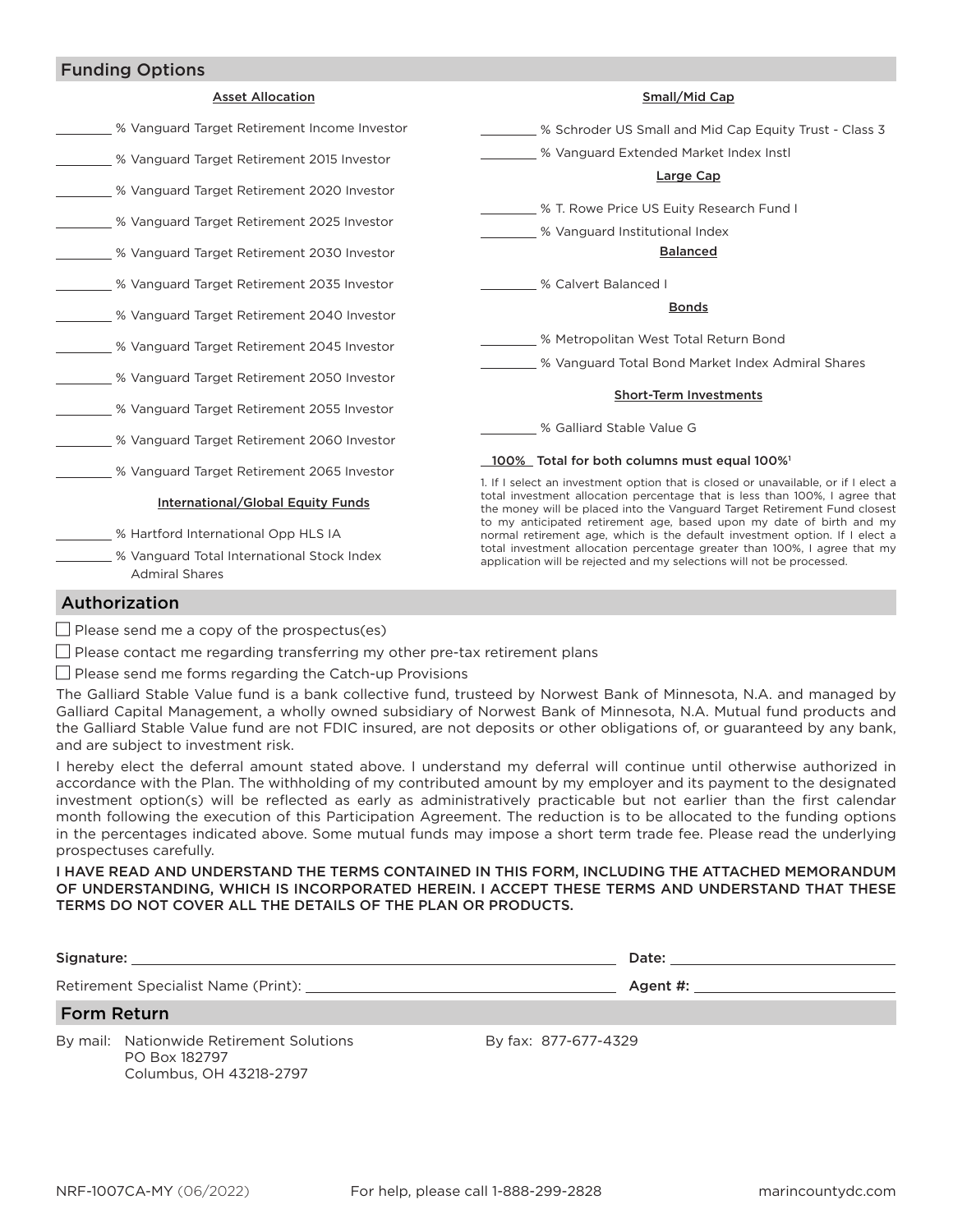# Marin County 401(a) Part Time Regular



## Memorandum of Understanding

Page 3 of 4

The purpose of the Memorandum of Understanding is to make you aware of some of the highlights, restrictions and costs of your plan. It is not intended to cover all aspects of the plan and should not be relied upon in making decisions about plan benefits.

I understand and acknowledge the following:

- 1. The annual defined contribution limit to all 401(a) plans is the lesser of the IRS maximum 415 limit, or 100% of my eligible compensation. This amount may be adjusted annually. If you have questions about these limits they can be found at irs.gov. I understand that current or future participation in additional benefit plans, such as 403(b) and/or 401(a) plans, may affect my maximum annual contribution limit under the 401(a) plan, in accordance with the Code.
- 2. I may withdraw vested funds from the Plan only upon severance from employment. Some plans may also permit distribution upon reaching normal retirement age as defined in the Plan Document; upon a financial hardship approved by the Plan; upon disability or when taking a loan, if permitted by the Plan Document. In some cases, withdrawal for purchase or repayment of service credits in a Governmental Defined Benefit Plan may be permitted. Additionally, funds may be withdrawn upon my death. All withdrawals of funds must be in compliance with the Code and applicable regulations, as expressed in the Plan Document. An additional 10% early withdrawal tax may apply in some circumstances. Please consult your tax advisor prior to requesting a distribution.
- 3. 414(h) Mandatory Employee Contributions Your employer will specify the amount of these contributions. Generally, these contributions are expressed as a percentage of pay. If an amount is specified, all eligible employees are required, as a condition of employment, to make this contribution. These contributions will not be included in your taxable gross income; however, they do come out of your paycheck. The tax on these contributions will be deferred until benefits are distributed.
- 4. My participation in the Plan is governed by the terms and conditions of the Plan Document. Fund prospectuses are available upon request at marincountydc.com or by calling 1-888-299-2828.
- 5. In general, distributions from the Plan must begin no later than the 1st of April following the later of the year I reach age 72 or separate from service. Please consult the plan document for further details. Normally, all pre-tax distributions are taxable as ordinary income and are subject to income tax in the year received. My distributions must be made in a manner that satisfies the minimum distribution requirements of Code section 401(a)(9), which currently requires benefits to be paid at least annually over a period not to extend beyond my life expectancy. Failure to meet minimum distribution requirements may result in my being subject to a 50% federal excise tax.
- 6. The funds in my accounts may be eligible for rollover to a traditional or Roth IRA or to another eligible retirement plan. The "Special Tax Notice Regarding Plan Payments" provides detailed information about my options. Due to important tax consequences related to distributions, I have been advised to consult a tax advisor. I expressly assume the responsibility for tax consequences relating to any distribution, and I agree that neither the Plan nor the Administrative Services Provider shall be responsible for those tax consequences.
- 7. All amounts contributed into the Plan and earnings on the amounts contributed are held in a trust, custodial account or annuity contract for the exclusive benefit of the participants and their beneficiaries.
- 8. Underlying investment options may be periodically changed or restricted.
- 9. NRS will permit participants and beneficiaries to exchange amounts among the Variable and Fixed investment options as frequently as permitted by the Plan, subject to the limits and rules set by each Fund and the Contract. Changes may be made by calling 1-888-299-2828 or logging on to marincountydc.com. Options for investments may vary by the source of the money invested.
- 10. I understand that an administrative expense fee is deducted daily from the plan account. The expense fee that is deducted is 0.09% per year.
- 11. Any beneficiary designation I made on this form will supersede any prior beneficiary designation and shall become effective on the date accepted by the Plan, provided that this designation is accepted by the Plan prior to my death. Further, any benefits payable at my death shall be paid in substantially equal shares to my beneficiaries unless I specify otherwise. My death benefits will be paid first to my Primary Beneficiaries. If any of my Primary Beneficiaries predecease me, then my death benefits will be paid to the remaining Primary Beneficiaries. Contingent Beneficiaries will only receive benefits if no Primary Beneficiary survives me. If no beneficiary designation is on file, benefits will be paid as set forth in the Plan Document.
- 12. I must notify NRS of any address changes, beneficiary changes, contribution changes, allocation changes or errors on my account statement.
- 13. I will receive a statement of my account quarterly.
- 14. All telephone exchange requests will be recorded for the participant's protection.
- 15. Transfers between investment options are provided for under the Plan subject to limitations or restrictions (including redemption fees), if any, as imposed by the investment providers. I understand that any information regarding limitation or restrictions as they apply to the Plan may be obtained from the Plan Administrator.
- 16. If applicable, I understand that no changes will be effective until they are processed by NRS.